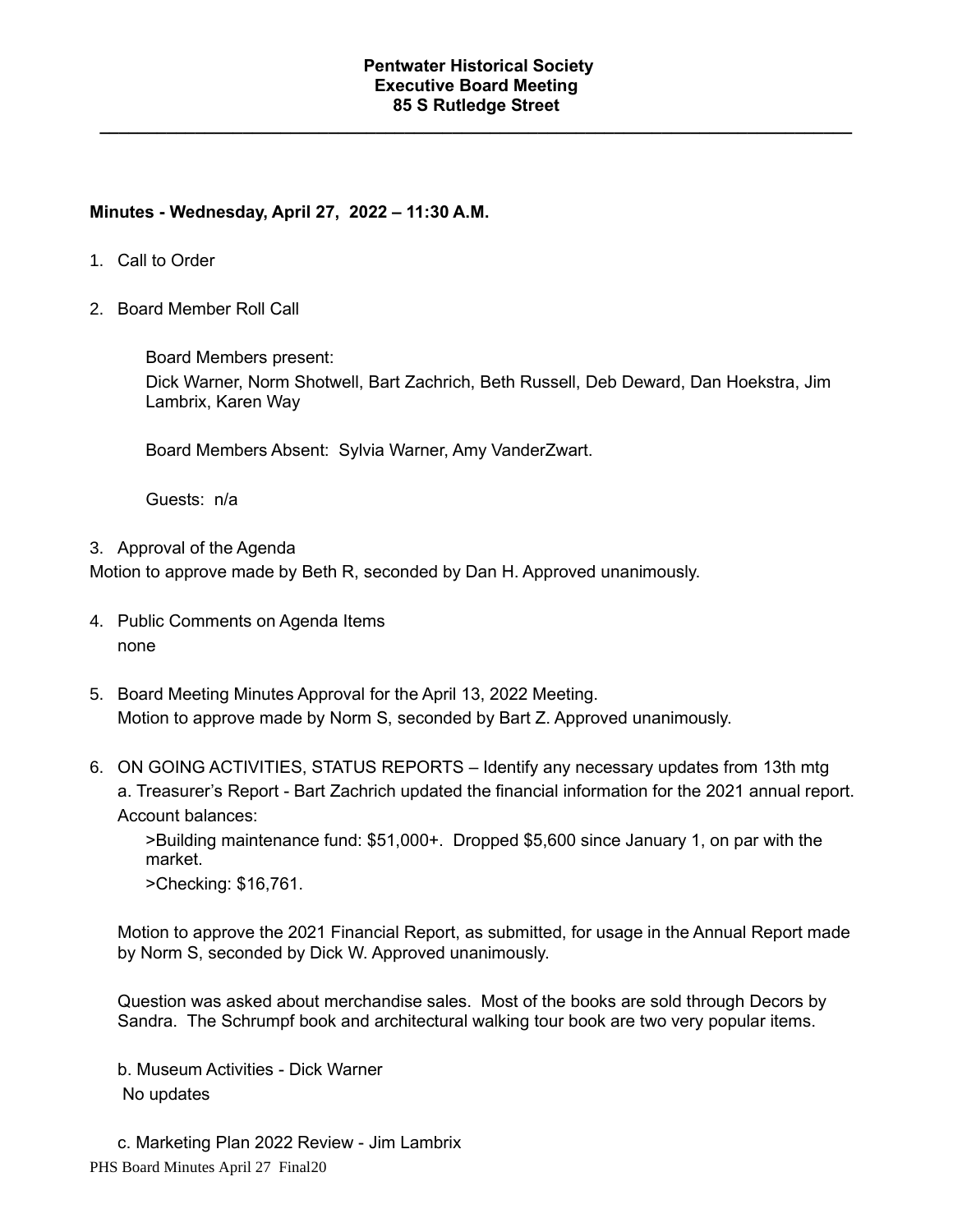**\_\_\_\_\_\_\_\_\_\_\_\_\_\_\_\_\_\_\_\_\_\_\_\_\_\_\_\_\_\_\_\_\_\_\_\_\_\_\_\_\_\_\_\_\_\_\_\_\_\_\_\_\_\_\_\_\_\_\_\_\_\_\_\_\_\_\_\_\_\_\_\_\_\_\_\_\_\_\_**

Ad has been put together for Oceana Herald.

Beth asked for references to be made to GLE People Fund in our articles and advertising. We should publicize their grant, given to fund the tuck pointing project, and encourage our readers to use the round-up feature on their bill if they are GLE customers.

d. Museum Operation Report – Dan Hoekstra

Working on the police and fire exhibit. Looking for room to do the Mears State Park exhibit. Moving things over to the storage shed today also.

Dan will be asking for help to move things out of the red barn. It would be a future exhibit.

Dick is setting up another display case. New cases were provided by Jim L.

Dan will need a trailer and pickup truck to handle moving artifacts.

Dan asked for someone to get rid of the bicycles that are at the back of the museum. No commitment was made there yet.

e. Museum maintenance – Dan

Terry and Dan are trying to get a commitment from Ruggles.

Bart checked with McGee about covering the USS Sequoia. Off site materials should be covered, up to \$25,000. Bart needs a list of items and their value.

Six tickets sold so far for the May dinner.

Regarding the historical dig… Deb now has a contact for archaeology work. The work will be on the property of Mike Flynn, an original homestead cabin.

f. Review action items from last meeting – Beth

**Action Item – Jim L** write the PTW ad with input from Dan Hoekstra **Action Item – Amy V.** – check on status of postcards being mailed out about the website. **Action Item – Bart Z.** – research insurance options for the USS Sequoia model, especially in the case that it is outside of our property for some period of time.

# 7. INITIATIVES

- a. Fundraising plan
	- i. Case for Support text
	- ii. Next Fundraising group meeting
	- iii. Formal kick off date & agenda
	- iv. Titles for positions

Dick W – check on thank-you note cards. Get more printed

Should the float be a model of the red barn?

The float and homecoming parade might be the place to announce our fundraising campaign publicly. Maybe next year we could build a "tiny house" tiny barn that could be sold as a donation to the museum. Probably for this year it should be a small model of the Red Barn.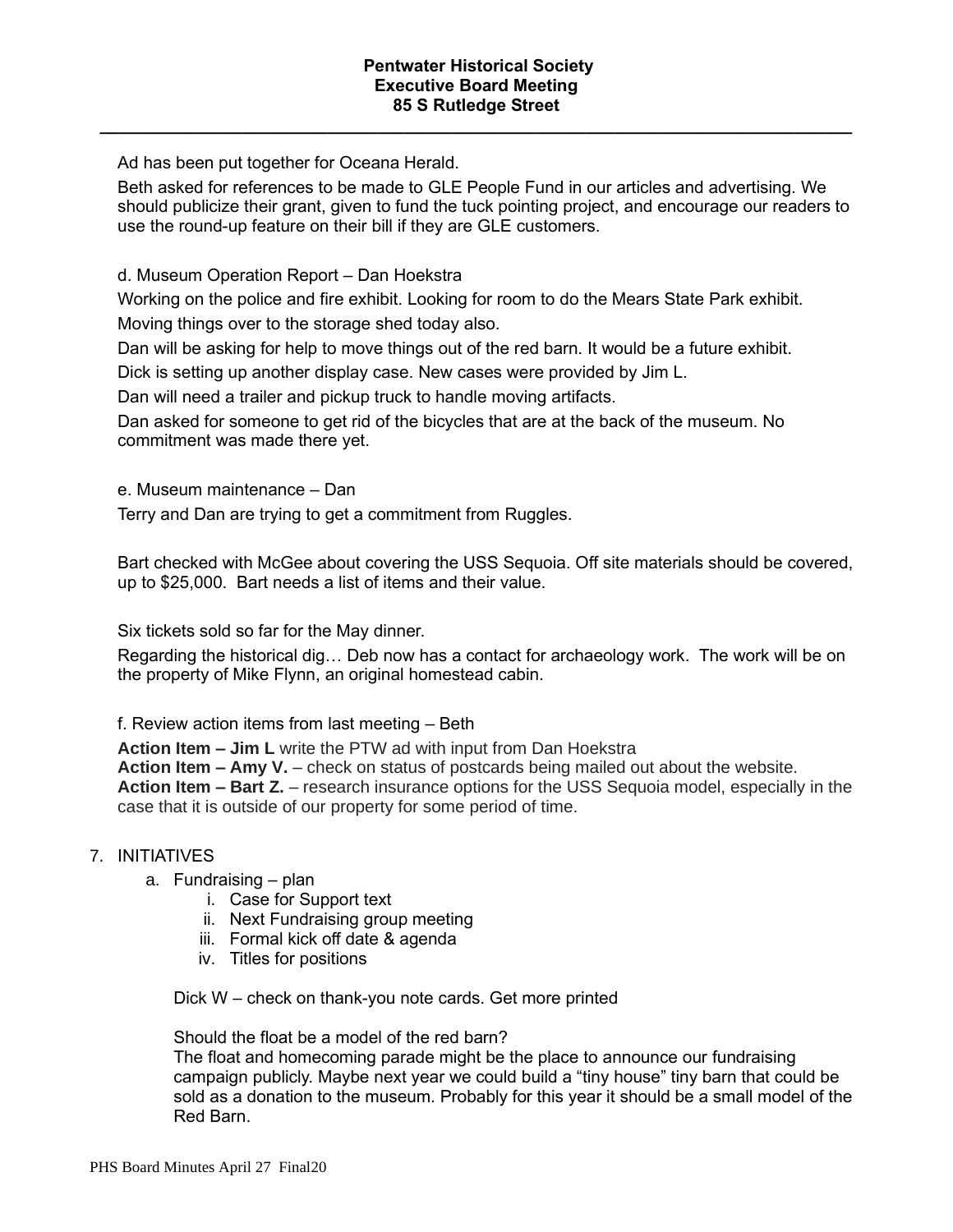**\_\_\_\_\_\_\_\_\_\_\_\_\_\_\_\_\_\_\_\_\_\_\_\_\_\_\_\_\_\_\_\_\_\_\_\_\_\_\_\_\_\_\_\_\_\_\_\_\_\_\_\_\_\_\_\_\_\_\_\_\_\_\_\_\_\_\_\_\_\_\_\_\_\_\_\_\_\_\_**

## b. Focus groups

i. School interface

The high school is going to bring a group over, but they are running out of time. Recommendations have already been made as a result of the focus group meetings held last fall.

As we get into design features of the new building we should keep students and teachers involved.

Could volunteering in June count for service hours in the next school year? Deb could use help for the garage sale. Bart confirmed that the students need 50-60 hours of community service time. It should be okay for them to do service hours in June. Bart will check with the school to verify. Deb needs help on Thursday, Friday, and Saturday for the garage sale.

Jim would like to see more involvement with the school and the museum. What if they did a research project on something like Charles Mears? Then they could give a presentation at the dinner. We could also video their talk at the Spring dinner and display it in our "theater."

Dick confirmed that this has happened in the past. It's a good idea to do it again.

Deb confirmed that the younger kids loved Bob Childres.

ii. Building Design

This group will meet again at the end of May, or early June. Norm has four members on this team. Bill Gigowski, George Mikulyuk, Bill Bluhm, and Steve Bass. Their goal is to get ready for hiring the architect / engineer as we do final design. One goal of Norm's is to have a column-free exhibit space. Wall design should be considered also so things can be put up on the walls without constantly looking for studs. Dick W suggested Mike Castor also. Norm will contact Mike C, who was an electrical engineer by profession.

iii. Walnut Tree - capture wood or accept an offer for limited cost removal? The tree should come down. It requires a lot of cleanup every year. A contractor is coming in to give an estimate for taking it down. Norm is looking for a second contractor to give an estimate also. Some of the contractors don't have tall enough equipment to handle the tree.

Pricing is based on capturing the wood. Mark Trierweiler has mentioned that he would like the wood. He would dry it naturally, then sell the wood to local artisans.

It needs to dry out for 2-4 years before it can be used for building materials. It has to be mechanically dried out if you want to use it before then.

No promises have been made to Mark T. yet.

Mark T. would leave the stump. It would be our cost to get the stump removed. Norm will get estimates of what the tree is worth.

One cross-section of the tree would be saved to be used as an exhibit in the museum.

**Action Item: Norm** will get two prices and will have it on the agenda next month to give an update.

## c. Grants

i. Membership in the AASLH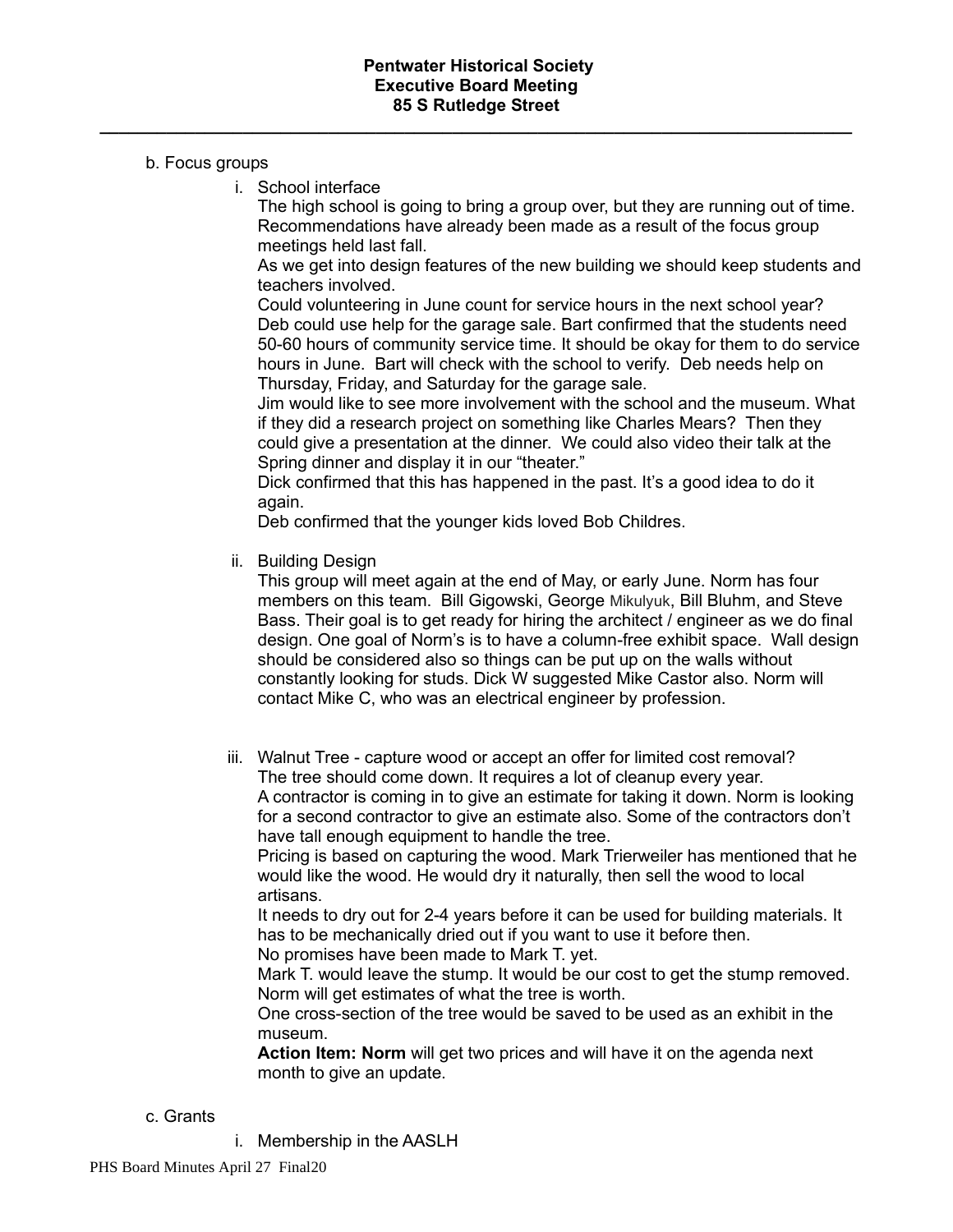**\_\_\_\_\_\_\_\_\_\_\_\_\_\_\_\_\_\_\_\_\_\_\_\_\_\_\_\_\_\_\_\_\_\_\_\_\_\_\_\_\_\_\_\_\_\_\_\_\_\_\_\_\_\_\_\_\_\_\_\_\_\_\_\_\_\_\_\_\_\_\_\_\_\_\_\_\_\_\_**

ii. List of potential grants

A list of grants and their status was provided to the board. The NEH challenge grant application was rejected. The major reasons listed that caused the rejection was a) whether or not our collection was worthy and historically unique and b) the reviewers commented that we have an enthusiastic base but they were skeptical about our ability and skill in maintaining a collection and a museum.

It was suggested that training for volunteers / board members would assist in giving us additional credibility. AASLH would be one vehicle that we could use to get that training at a relatively low cost. Grants for education might be approved.

Grants to consider include:

- ➢ MACC Capital Improvement. Project must be shovel-ready, and funds must be used within 12 months. \$50 application fee.
- ➢ MACC Operational Support. Due June 1
- $\triangleright$  ARPA American Rescue Plan, up to \$50,000, local organizations impacted by the pandemic. We should qualify based on the fact that prices have gone up, and reduced visitor traffic. Due May 31
- ➢ MACC Professional and Organization Development. This could be used for AASLH classes and conferences. Due August 2

Concerns about any grants from Michigan are that the accounting principles that have to be followed are quite strict. Getting Michigan or Federal grants means significant reporting obligations.

A question was raised about whether or not the separate tasks involved in the building of the expansion building could be scheduled and grants applied for to cover each subtask. This would significantly extend the complexity of the project.

Another question came up about whether or not we need a CPA to be handling our books from month to month, not just for an annual audit. See discussion under public comments.

Operations Support grant has a high approval rate, but additional information will be needed to apply on the grant.

Operational Support grant requires a \$50 fee. About 95% of these grant requests are approved. Additional information on our annual expenses will be needed to justify the amount of the grant request.

Dick W made a motion to approve \$50 to apply for the MACC Operational Support grant. Jim L. seconded the motion. Unanimously approved. **Action Item – Beth** will move forward with the ARPA and MACC – Operational Support grant requests

iii. Membership in AASLH American Association of State and Local History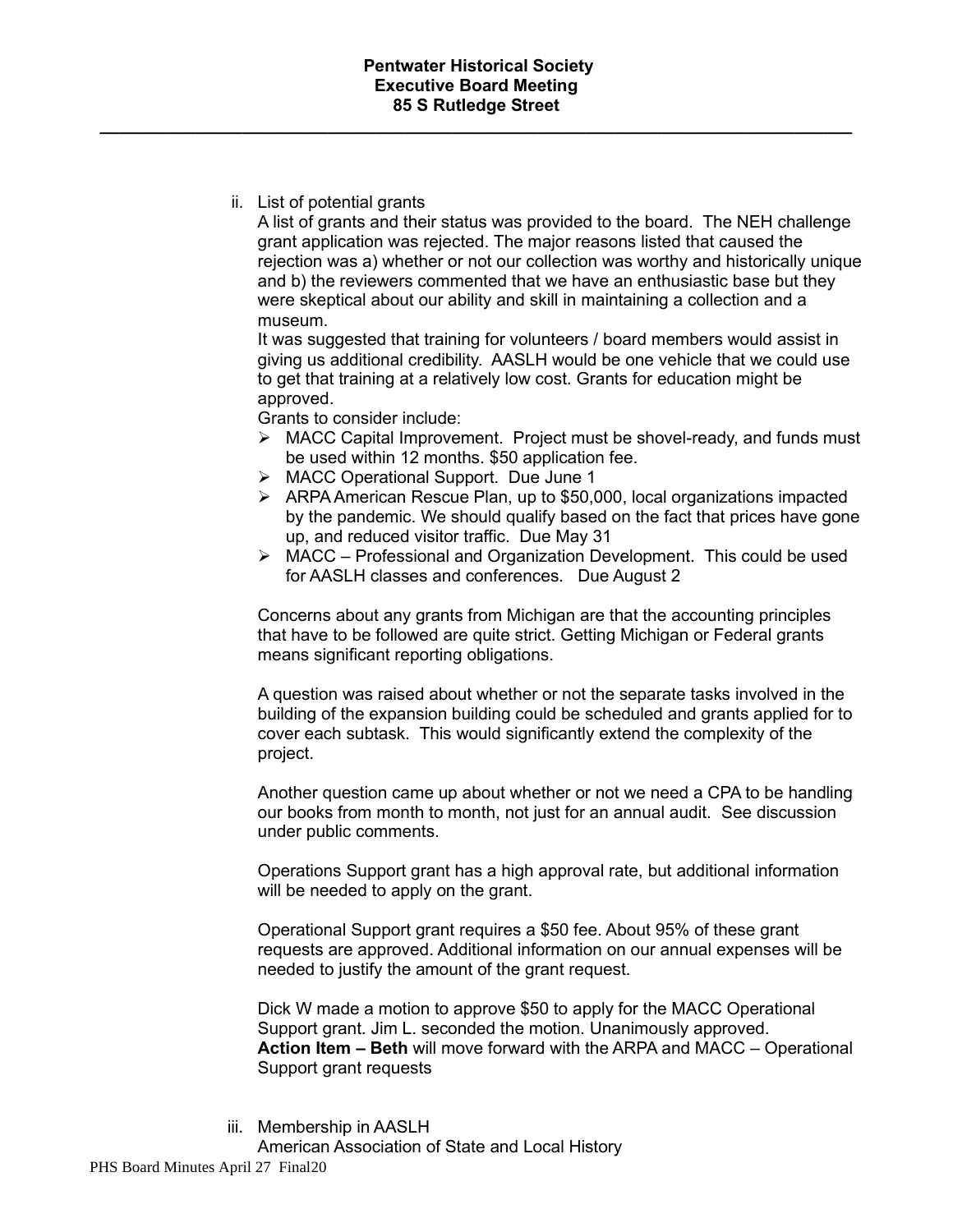## **Pentwater Historical Society Executive Board Meeting 85 S Rutledge Street**

**\_\_\_\_\_\_\_\_\_\_\_\_\_\_\_\_\_\_\_\_\_\_\_\_\_\_\_\_\_\_\_\_\_\_\_\_\_\_\_\_\_\_\_\_\_\_\_\_\_\_\_\_\_\_\_\_\_\_\_\_\_\_\_\_\_\_\_\_\_\_\_\_\_\_\_\_\_\_\_**

Membership in that organization is listed as \$198. It would allow us to enroll in training classes for our staff and board members. Non-member rates for classes appear to be about \$315 each. Member tuition is discounted. Grants are also available to fund tuition or other expenses. There is a Pentwater Junior Womens Club scholarship that could be applied for, and a MACC grant for educational purposes. AASLH also includes self-assessment for small museums. A self-assessment is another item that would give us more suggestions for improvement and more credibility regarding the management of our collection and the museum. Norm S. made a motion that we join the AASLH at a cost of \$198. Dick W seconded the motion. The motion was unanimously approved. **Action Item – Beth** will submit membership to the AASLH

- iv. Grant writing person John Wilson? John Wilson has met with Beth R. He has given advice on the NEH challenge grant and the ARPA grant. He is willing to advise, but does not have the time to write our grants.
- 8. Public Comments

Another question came up about whether or not we need a CPA to be handling our books from month to month. This would give us additional capability to handle the accounting requirements of a large project and state/federal reporting requirements.

Dick opened up a discussion about possible changes in board members. He started by asking Norm S. if he would be willing to transition from VP to Trustee in charge of the expansion project.

He also asked Beth and Bart if they would be willing to switch positions. Beth might replace Sylvia as trustee to handle development duties. Bart could make a move to VP if we find a financial adviser that is willing to take on the treasurer tasks. Norm, Beth and Bart all expressed willingness to change positions as listed if a suitable replacement is found. Dick expressed support for the changes as well. Bart noted that there is work for the accounting discipline every day.

Dick W recommended that Bill G. will be invited to attend the May 11 meeting. If he is agreeable, we will make a motion to bring him on as a board member.

An election in August would be needed to confirm the changes in the board positions.

Dan H. suggested that Bill Gigowski come on to the board before the August meeting. It was noted that he spends the winters in Indiana, but other members of the board also spend winters elsewhere. Ellen Gigowski might be willing to help coordinate the fundraising work, a non-board position.

Numbers on the fundraising brochure, size of current and old building, need to be clearer. It's confusing right now. Norm S. will verify numbers and send to Beth via email.

Cemetery cleanup…. We are advertising for it on social media, but we are not the original sponsor. Board members and PHS members may sign up by contacting Sharnnon Larson.

PHS Board Minutes April 27 Final20 Beth R. is on the agenda of several organizations around town to make sure they are aware of our